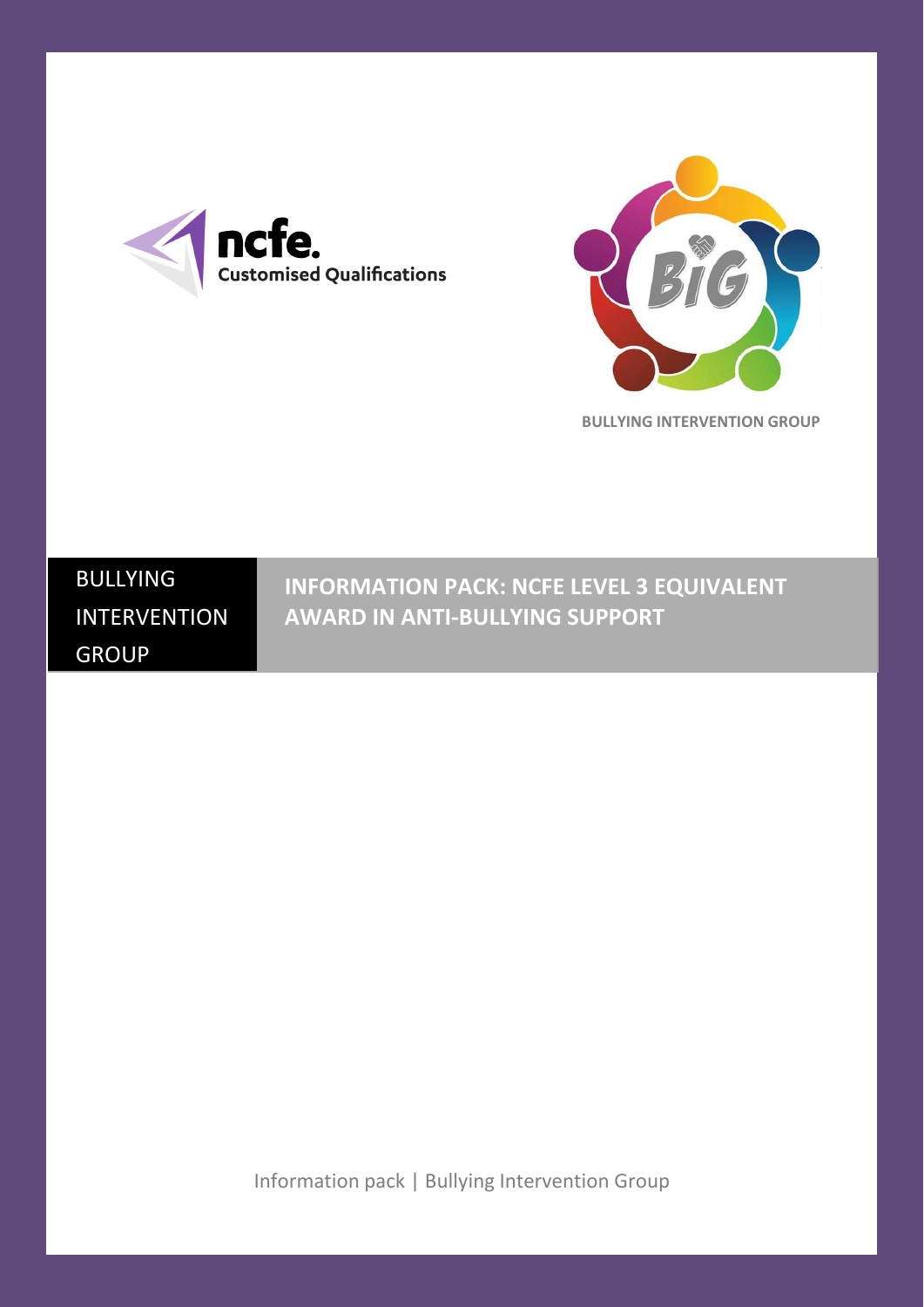

# Introduction

Bullying Intervention Group (BIG) is delighted to introduce this exciting new venture – giving participants formal recognition for their good work with young persons' bullying situations and a solid foundation for fostering best practice.

The course itself has emerged out of our BIG Award for schools, a national award for excellence in bullying intervention. It was written by Val McFarlane & Vicki Lydon, the Directors of BIG who have many years of experience in challenging, managing and intervening in bullying. We have experience as trainers, advisors and on the frontline. We can also point to success in reducing bullying in schools and other settings.

The work that you will undertake while progressing through the course equates to twothree full days - if you were attending it in person. Naturally, as with all accredited training to Level 3, participants will be expected to provide evidence of learning AND an ability to apply such learning to case studies and bullying scenarios. Work will be assessed and internally verified by BIG. NCFE conduct annual external verification visits to ensure our assessment and verification processes and procedures meet their standards.

### 1. How to enrol.

To enrol on this course, please contact val.mcfarlane@bigaward.org.uk and you will be sent an enrolment form via email. You will then be invoiced for £195 which includes certificate, course pack and assessment.

## 2.What happens next?

Once payment is received, the student will receive their online course pack. The course is then completed online and the candidate's work returned to the email address given.

### 3. What is the timescale for completing the course?

There is a timescale of 2 years to complete all modules. Most students complete the course within weeks/months. This course is not transferable.